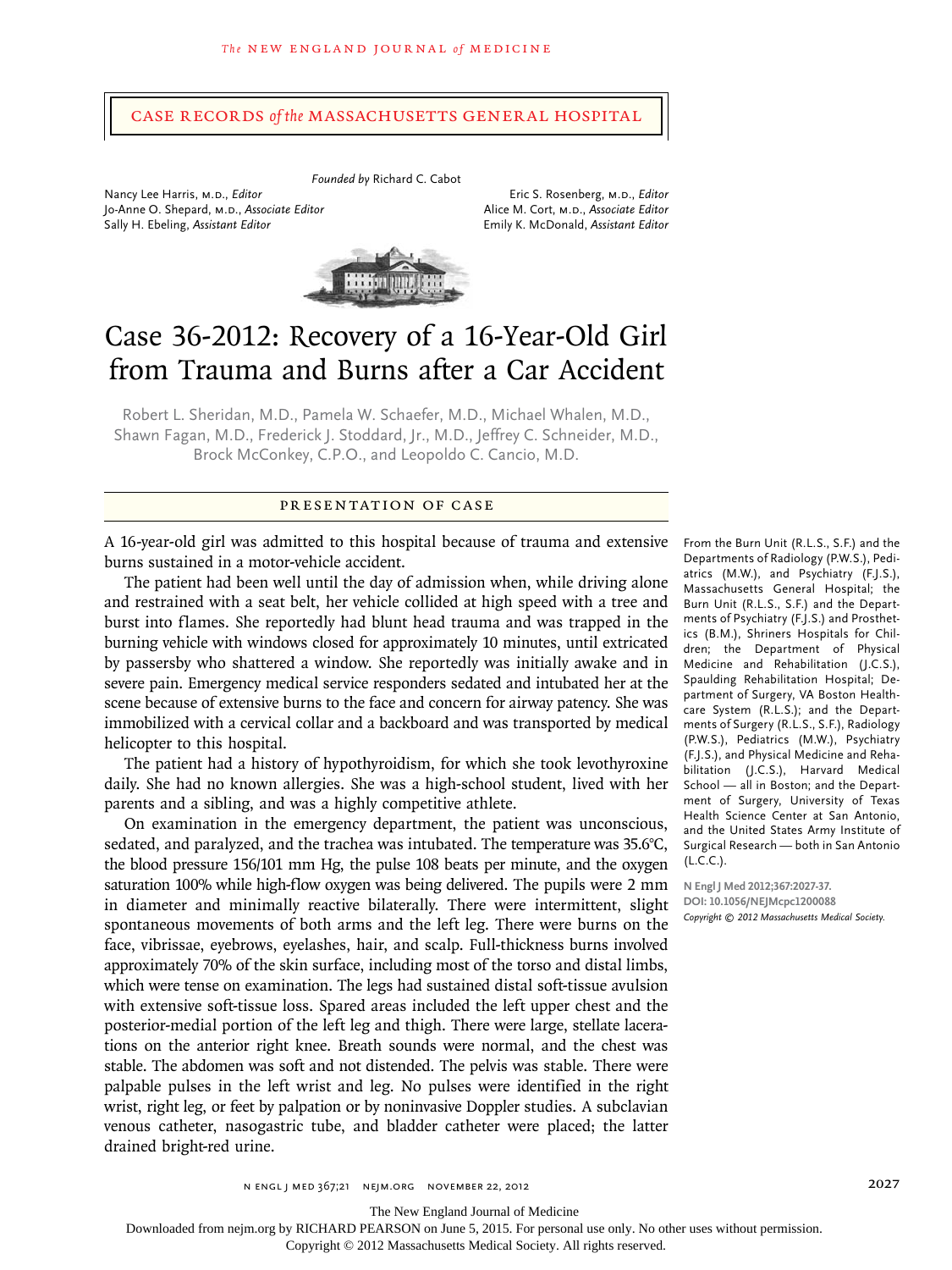The hematocrit was normal, and a screening test for troponin I was negative; blood levels of magnesium, total protein, albumin, amylase, lipase, and creatine kinase isoenzymes were normal, as were renal- and liver-function tests and tests of coagulation. Other test results are shown in Table 1. The stool was positive for occult blood. An electrocardiogram showed nonspecific ST-segment and T-wave abnormalities. Fentanyl, midazolam, and vecuronium were administered for sedation, analgesia, and neuromuscular blockade, followed by continuous intravenous infusions of fentanyl, midazolam, and warmed crystalloid solution.

Radiographs of the chest, abdomen, and pelvis showed no fractures or other acute processes. Computed tomography (CT) of the head, performed without the administration of contrast material, revealed multiple small, hyperintense foci that were consistent with contusions and intraparenchymal hemorrhage, two small areas of subarachnoid hemorrhage, and mild subcutaneous edema in the left malar region, without fractures or midline shift. CT of the cervical spine, thorax, abdomen, and pelvis, performed after the administration of intravenous contrast material, showed no evidence of aortic dissection, fracture, intraabdominal trauma, or free air or fluid. A tetanus–diphtheria vaccine booster was administered.

Management decisions were made.

## DISCUSSION OF MANAGEMENT

*Dr. Robert L. Sheridan:* The focus of this conference is on long-term recovery from severe trauma, so the discussion of the initial management of this patient's condition will be brief.

### **initial management of severe trauma**

Coincident with ventilation and fluid resuscitation in this patient with burns and blunt trauma, initial care requires clear identification and prioritization of injuries. This is often difficult, since management priorities for the different injuries can conflict with one another (Table 2).<sup>1</sup> The diagnosis of injuries is also difficult in a patient such as this one, since the presence of a large burn can obscure deeper injuries and impair the accuracy of serial physical examinations. Management principles include serial examinations,

liberal use of imaging, and a high index of suspicion based on the mechanism of injury. In this teenager who had a large, deep burn and had had a high-energy blunt impact, all three principles were used.

May we review the imaging studies?

*Dr. Pamela W. Schaefer:* CT of the head was performed without the administration of contrast material 49 minutes after the patient's arrival in the emergency department (Fig. 1). CT images show multiple punctate hyperdense foci in the left frontal and temporal lobes, findings consistent with hemorrhagic shear injuries. There are small foci of subarachnoid hemorrhage in the right frontal and left parietal lobes and a small amount of hemorrhage in the septum pellucidum and the posterior horn of the left lateral ventricle. There is diffuse cerebral edema with partial effacement of the basilar cisterns and mild left uncal herniation. Images from CT of the head performed the next day show progressive edema but no new intracranial hemorrhage.

*Dr. Sheridan:* Examinations and imaging revealed that the patient's primary issues were blunt brain trauma, soft-tissue lacerations, inhalation injury, and extensive burns. As is true for all patients with multisystem trauma, coordination and communication between services is essential; a highly organized, systematic approach will enhance outcomes.<sup>2</sup>

In many patients with deep burns, life-threatening and limb-threatening compartment syndromes develop as a result of edema beneath inelastic eschar, in fascial compartments, or both. Early decompression improves rates of limb salvage. This patient was taken to the operating room shortly after arrival for escharotomies and fasciotomies of all four extremities and the torso, which resulted in immediately enhanced distal blood flow and improved ventilation (Fig. 2A through 2D). During this procedure, inhalation injury was confirmed by bronchoscopy.

After initial resuscitation and decompression, we had to balance the need for fluid resuscitation with the presence of a brain injury and its associated risk of worsening cerebral edema, as well as inhalation injury. A ventriculostomy helped to manage cerebral perfusion pressure during resuscitation. Necrotic burned skin, fat, and muscle were excised during the first few days, and the resulting wounds were closed with autograft

The New England Journal of Medicine

Downloaded from nejm.org by RICHARD PEARSON on June 5, 2015. For personal use only. No other uses without permission.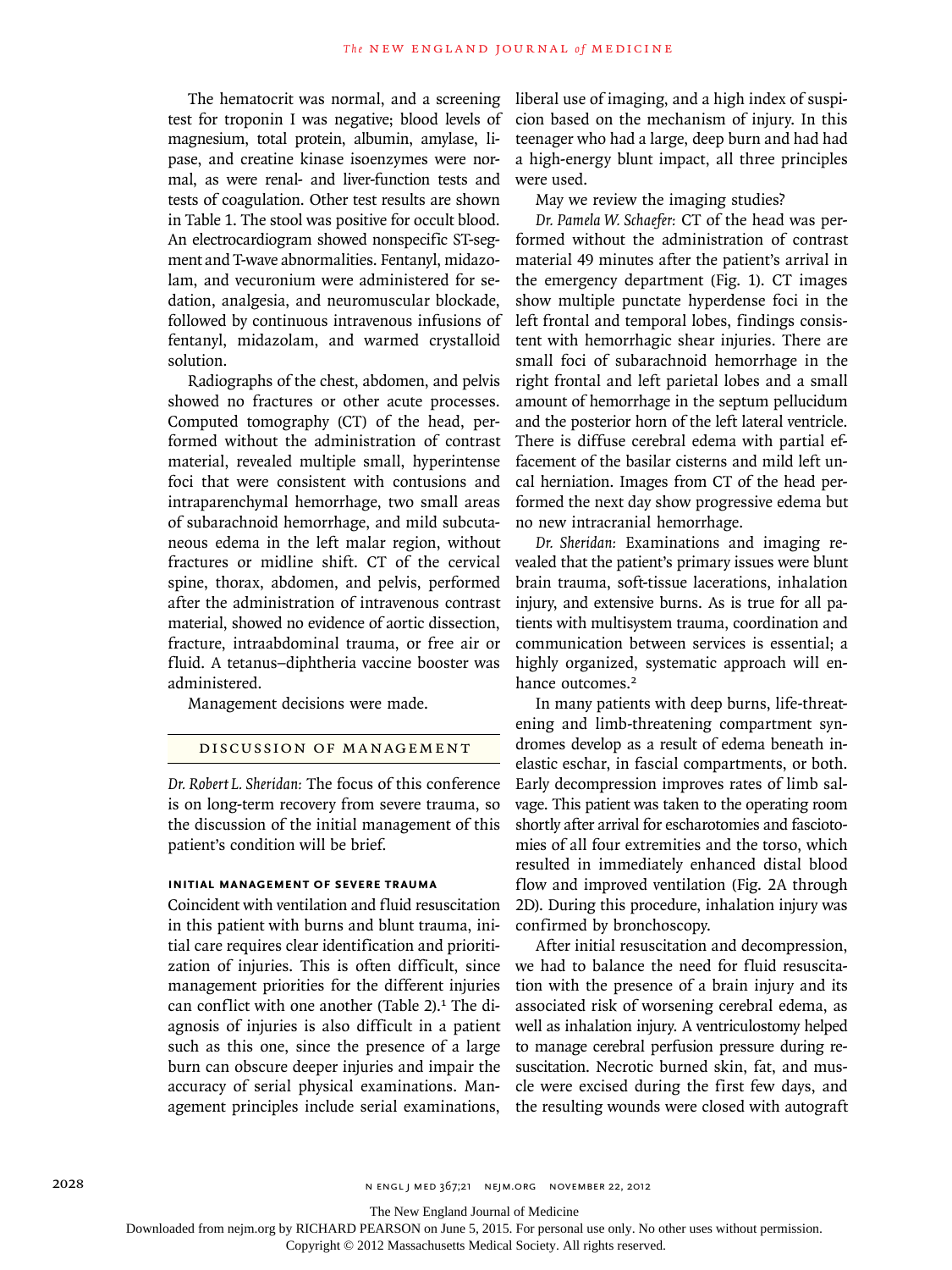| Table 1. Laboratory Data.*                       |                  |                              |  |
|--------------------------------------------------|------------------|------------------------------|--|
| Variable                                         | Reference Range, | On Arrival                   |  |
| <b>Blood</b>                                     | Age-Adjusted r   |                              |  |
| White-cell count (per mm <sup>3</sup> )          | 4500-11,000      | 35,500                       |  |
|                                                  |                  |                              |  |
| Differential count (%)                           | $40 - 70$        | 82                           |  |
| Neutrophils<br><b>Band forms</b>                 | $0 - 10$         |                              |  |
|                                                  | $22 - 44$        | $\overline{7}$<br>9          |  |
| Lymphocytes                                      |                  |                              |  |
| Atypical lymphocytes                             | $\mathbf{0}$     | $\mathbf{1}$                 |  |
| Monocytes                                        | $4 - 11$         | $\mathbf{1}$                 |  |
| Platelet count (per mm <sup>3</sup> )            | 150,000-350,000  | 565,000                      |  |
| Sodium (mmol/liter)                              | $135 - 145$      | 139                          |  |
| Potassium (mmol/liter)                           | $3.4 - 4.8$      | 3.5                          |  |
| Chloride (mmol/liter)                            | 100-108          | 112                          |  |
| Carbon dioxide (mmol/liter)                      | $23.0 - 31.9$    | 21.0                         |  |
| Glucose (mg/dl)                                  | 70-110           | 176                          |  |
| Phosphorus (mg/dl)                               | $3.0 - 4.5$      | 2.6                          |  |
| Calcium (mg/dl)                                  | $8.5 - 10.5$     | 7.7                          |  |
| Creatine kinase (U/liter)                        | $40 - 150$       | 730                          |  |
| Aspartate aminotransferase (U/liter)             | $9 - 32$         | 64                           |  |
| Toxicologic screening                            | Negative         | Negative                     |  |
| Urine                                            |                  |                              |  |
| pH                                               | $5.0 - 9.0$      | 7.0                          |  |
| Specific gravity                                 | $1.001 - 1.035$  | 1.020                        |  |
| Screening dipstick                               |                  |                              |  |
| White cells                                      | Negative         | $3+$                         |  |
| <b>Nitrites</b>                                  | Negative         | Positive                     |  |
| Albumin                                          | Negative         | $3+$                         |  |
| Glucose                                          | Negative         | <b>Trace</b>                 |  |
| Ketones                                          | Negative         | $_{1+}$                      |  |
| <b>Blood</b>                                     | Negative         | $3+$                         |  |
| Sediment                                         |                  |                              |  |
| Hyaline casts (per low-power field)              | $0 - 5$          | $3 - 5$                      |  |
| Granular casts (per low-power field)             | Negative         | $3 - 5$                      |  |
| Red cells (per high-power field)                 | $0 - 2$          | $3 - 5$                      |  |
| White cells (per high-power field)               | $0 - 2$          | $3 - 5$                      |  |
| Squamous epithelial cells (per high-power field) | Negative         | Many                         |  |
| Bacteria (per high-power field)                  | Negative         | Moderate                     |  |
| Amorphous crystals (per high-power field)        | Negative         | Moderate                     |  |
| Human chorionic gonadotropin                     | Negative         | Negative                     |  |
| Toxicologic screening                            | Negative         | Positive for benzodiazepines |  |

\* To convert the values for glucose to millimoles per liter, multiply by 0.05551. To convert the values for phosphorus to millimoles per liter, multiply by 0.3229. To convert the values for calcium to millimoles per liter, multiply by 0.250.

† Reference values are affected by many variables, including the patient population and the laboratory methods used. The ranges used at Massachusetts General Hospital are age-adjusted for patients who are not pregnant and do not have medical conditions that could affect the results. They may therefore not be appropriate for all patients.

n engl j med 367;21 nejm.org november 22, 2012 2029

The New England Journal of Medicine

Downloaded from nejm.org by RICHARD PEARSON on June 5, 2015. For personal use only. No other uses without permission.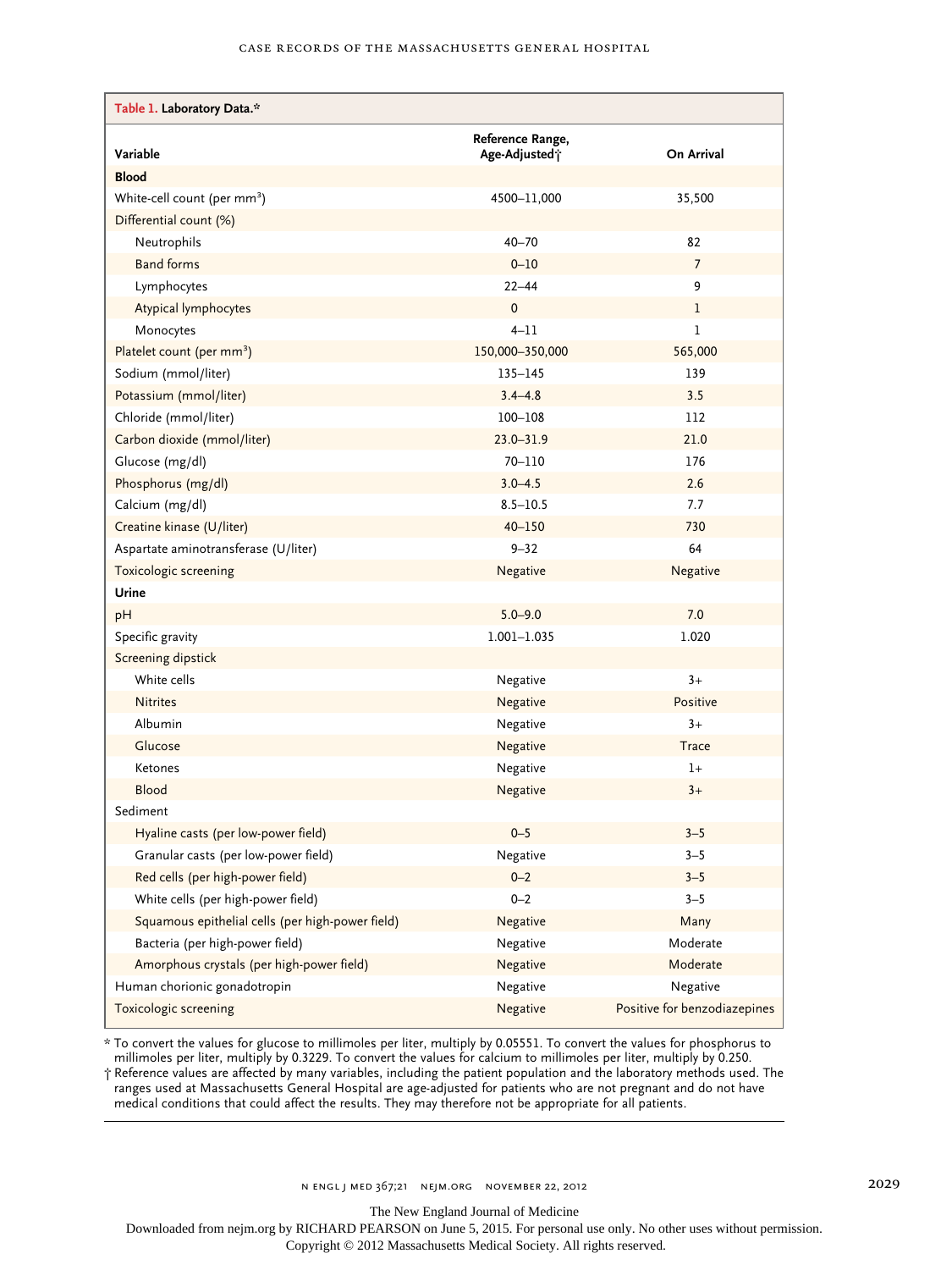| Table 2. Management Conflicts and Compromises Associated with the Care of Patients with Burns and Coincident Trauma. |                                                                                                                                                                                                           |                                                                                                                                                                                                                  |  |
|----------------------------------------------------------------------------------------------------------------------|-----------------------------------------------------------------------------------------------------------------------------------------------------------------------------------------------------------|------------------------------------------------------------------------------------------------------------------------------------------------------------------------------------------------------------------|--|
| Variable                                                                                                             | <b>Management Conflicts</b>                                                                                                                                                                               | <b>Common Compromises</b>                                                                                                                                                                                        |  |
| Coincident neurotrauma                                                                                               | Detection of progressive head injury may be difficult<br>when patients with burns need sedation and<br>analgesia for their wounds.                                                                        | Liberal use of serial neurologic examination and serial<br>CT scanning is important if the mechanism of in-<br>jury is consistent with possible head trauma.                                                     |  |
|                                                                                                                      | Cerebral edema due to head trauma must be con-<br>trolled coincident with the administration of<br>massive volumes of fluid that are commonly re-<br>quired for the resuscitation of patients with burns. | A resuscitation that includes early use of colloid mini-<br>mizes the fluid-resuscitation volume.                                                                                                                |  |
|                                                                                                                      | Intracranial-pressure monitors provide data but can<br>become infected and cause meningitis if they<br>pass through or close to burn wounds.                                                              | The use of neurologic examination and repeated CT<br>scans is preferred over the use of pressure monitors.                                                                                                       |  |
| Coincident chest trauma                                                                                              | Patients with blunt chest injuries and overlying burns<br>may require chest tubes to be placed through<br>burned areas, which would confer a risk of<br>empyema.                                          | In some cases, chest tubes can be placed in nonstan-<br>dard locations to avoid passage through injured<br>skin. Small tubes are used for pneumothorax.<br>Tubes should be removed as early as possible.         |  |
|                                                                                                                      | Chest-tube removal can be complicated if a deficiency<br>of overlying soft tissue precludes closing the tract.                                                                                            | A long, subcutaneous tunnel can be fashioned during<br>placement of the chest tube to improve the ability<br>to close the tract.                                                                                 |  |
| Coincident abdominal trauma                                                                                          | Blunt abdominal injuries may be difficult to detect if<br>there is an overlying burn that complicates physi-<br>cal examination.                                                                          | Liberal use of imaging can reveal occult injuries.                                                                                                                                                               |  |
|                                                                                                                      | The incidence of wound dehiscence and infection<br>seems to be higher when laparotomies are per-<br>formed through a burned abdominal wall than<br>through a nonburned wall.                              | Retention sutures can be used to reinforce closure<br>of abdominal wounds in patients with abdominal-<br>wall burns.                                                                                             |  |
|                                                                                                                      | Coincident orthopedic trauma Operative management of a fracture may be associ-<br>ated with infection and exposed hardware if in-<br>cisions must be placed through burned skin.                          | Initial external fixation and immediate burn excision<br>and grafting, with delayed internal fixation, should<br>be considered, along with the nailing of long<br>bones through distant incisions when possible. |  |

and allograft; allografted wounds were later closed with autograft as donor sites reepithelialized (Fig. 3A). Unfortunately, fourth-degree burns of three extremities precluded limb salvage, despite early decompression. The patient required bilateral below-knee amputations and amputation of most of her right (dominant) hand.

## **Setting expectations for recovery**

A critical variable in the recovery process is the family. This patient was fortunate to have a highly organized and expressive family, characteristics that are associated with improved outcomes.<sup>3</sup> An important part of the initial caregiver's job, when managing massive trauma, is to develop and clearly articulate an overall plan of care that includes optimistically realistic expectations for recovery. This can be surprisingly difficult, but it helps patients and their families understand and participate in the process of care and helps medical staff to focus their efforts in a coordinated way. The process and the expectations should be shared with the multidisciplinary care team so that they can be constantly and consistently reinforced. Framing and communicating realistic but positive prospects in a deliberate way help to fuel an underlying expectation that meaningful recovery and genuine happiness are possible, despite what may seem to be an overwhelmingly adverse event. Understanding the complex process of care and its duration and accepting optimistic but realistic expectations for recovery seem to improve the ability of patients and their families to achieve good outcomes. High goals for rehabilitation were set early and shared with this patient and her family.<sup>4</sup>

Other members of the care team will discuss the short-term and long-term effects of inhalation injury and traumatic brain injury on recovery from massive trauma. They will also discuss management of the patient's psychiatric well-being and the management of her prosthetics and rehabilitation.

## **Traumatic brain injury**

*Dr. Michael Whalen:* Trauma is the leading cause of death in children and adolescents, and most trauma-related deaths are due to traumatic brain

The New England Journal of Medicine

Downloaded from nejm.org by RICHARD PEARSON on June 5, 2015. For personal use only. No other uses without permission.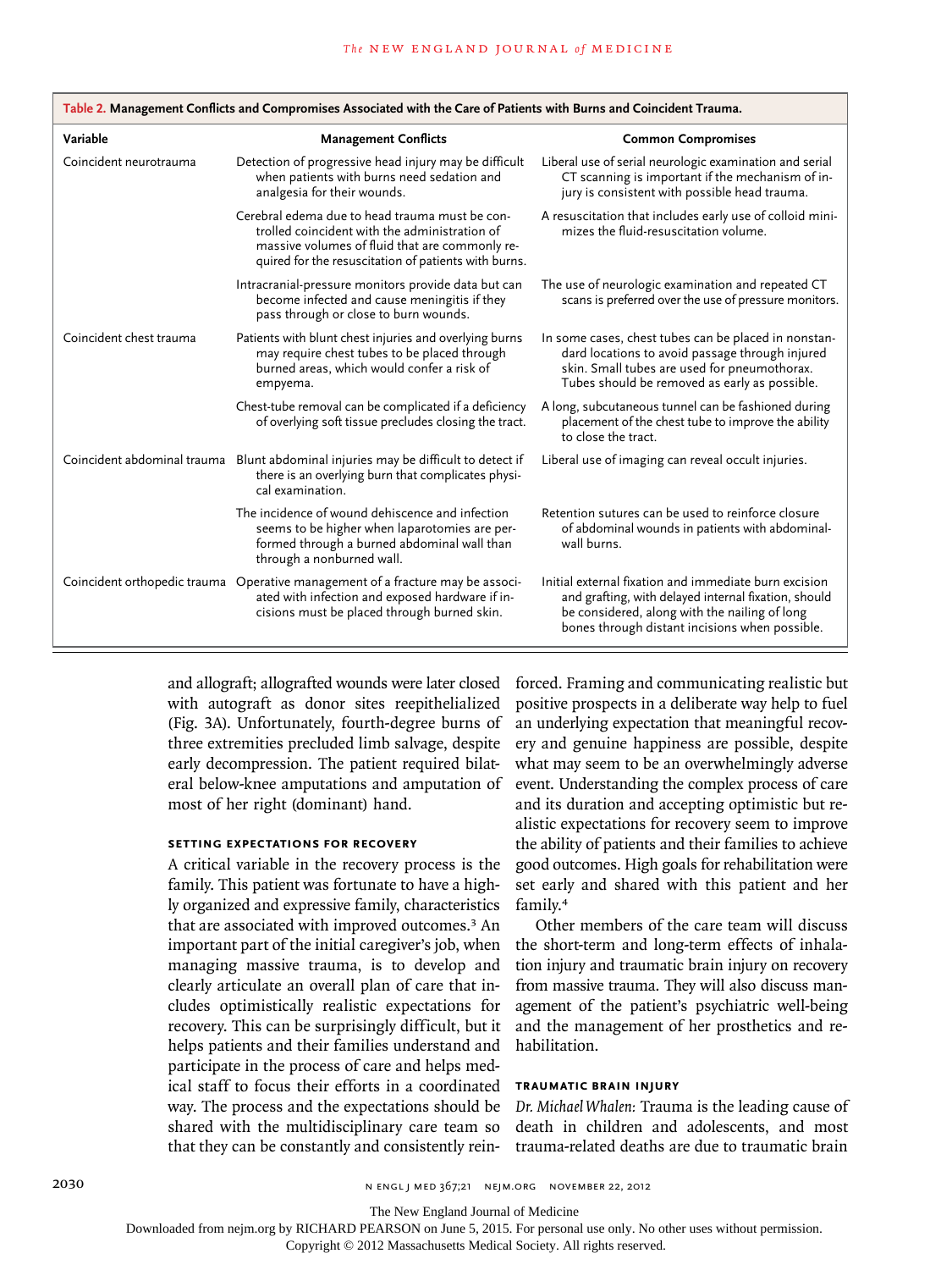

injury (TBI) and intracranial hypertension. Severe TBI (score on the Glasgow Coma Scale [GCS], <8; GCS scores range from 3 to 15, with lower scores indicating reduced levels of consciousness) contributes to worse outcome in patients with trauma.<sup>5</sup> This patient was reported to have been alert after the accident, but the GCS score was not recorded and could not be assessed on arrival to this hospital because of the patient's sedation. CT at admission confirmed the presence of diffuse blunt brain trauma with brain edema and uncal herniation. Pharmacologic paralysis was required for the facilitation of mechanical ventilation, preventing adequate neurologic examination to assess possibly worsening neurologic status.

Risk factors for cerebral edema in this patient include the mechanism of injury (high-speed

motor-vehicle accident, producing subarachnoid and intraparenchymal hemorrhage), young age,<sup>6</sup> fluid resuscitation required for the massive burns (4.2 ml per kilogram of body weight per percent burn area in the first 24 hours), and hypercarbia (partial pressure of arterial carbon dioxide, 58 to 72 mm Hg). Therapy for TBI is directed toward controlling intracranial pressure and preventing the secondary insults known to worsen outcome.<sup>7</sup> Surgical management includes evacuation of mass lesions (hematomas and contusions), drainage of cerebrospinal fluid, and monitoring of intracranial pressure. The placement of intracerebral monitoring devices may be delayed and increases the risk of infectious complications in patients, such as this one, with facial and scalp burns.<sup>1</sup> In this case, neurosurgical consultation was obtained

The New England Journal of Medicine

Downloaded from nejm.org by RICHARD PEARSON on June 5, 2015. For personal use only. No other uses without permission.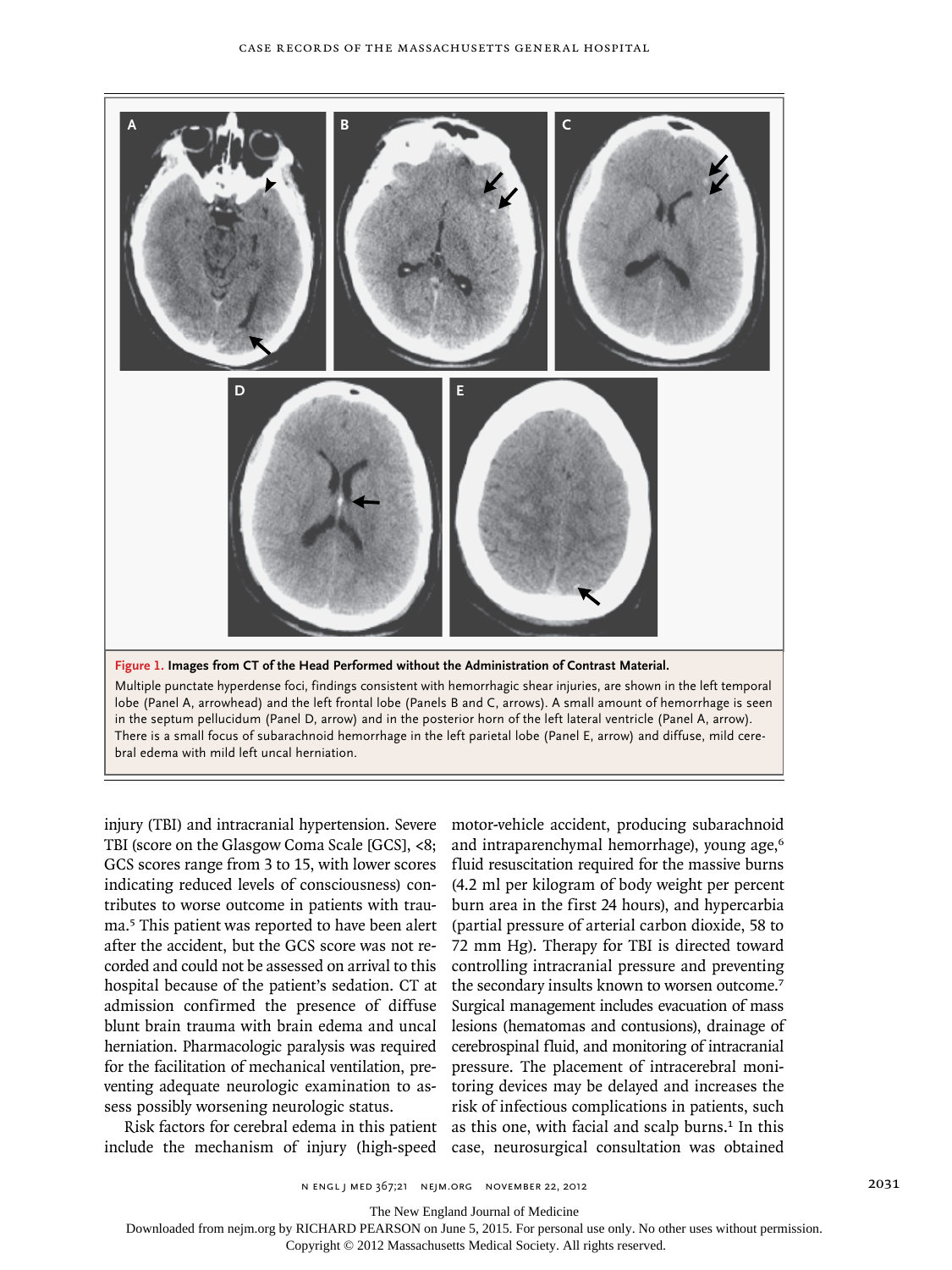

on the second hospital day and an intracranialpressure monitor was placed, which showed an elevated intracranial pressure of 40 mm Hg.

Medical and surgical management of TBI in this patient followed recently published consensus guidelines for the management of severe TBI in adolescents and adults<sup>8</sup> and included intravenous sedation, administration of isotonic fluids, prevention of hyponatremia, elevation of the head of the bed to 30 degrees to promote jugular venous drainage, mechanical ventilation to ensure normocapnia and normoxemia, and osmotherapy with mannitol to treat sustained increases in intracranial pressure of more than 25 mm Hg. Osmotherapy with hypertonic saline is also commonly used. After this patient had a minimal response to mannitol, the cerebrospinal fluid was drained with a ventriculostomy catheter to reduce the intracranial pressure. Intracranial hypertension improved and remained controlled with continued drainage and medical therapy. Additional therapies for refractory intracranial hypertension include barbiturate coma, induced hypothermia, and decompressive craniectomy, none of which were required in this case. Therapeutic hypothermia and decompressive craniectomy reduce intracranial

hypertension but have not been shown to improve outcome after TBI in randomized, controlled studies.<sup>9,10</sup>

The ventriculostomy drain was discontinued on hospital day 6. Magnetic resonance imaging performed on day 14 revealed evidence of traumatic axonal injury in the regions of hemorrhage noted on the CT scans, left cerebellar tonsillar ectopia, and resolved brain edema. On transfer to the Boston Shriners Hospitals for Children burn unit, the patient was awake and could follow commands. It is likely that the excellent outcome in this case resulted from the relatively moderate degree of structural brain injury and the coordinated execution of care by the burn and trauma surgery and neurosurgery teams.

#### **Inhalation injury**

*Dr. Shawn Fagan:* This patient was exposed to burning gasoline in a closed space. The diagnosis of inhalation injury was confirmed on the first hospital day by bronchoscopy, with findings of carbonaceous debris and edema in the major airways. An inhalation injury is a clinical syndrome that usually includes some degree of early airway obstruction and late failure of gas exchange; in-

The New England Journal of Medicine

Downloaded from nejm.org by RICHARD PEARSON on June 5, 2015. For personal use only. No other uses without permission.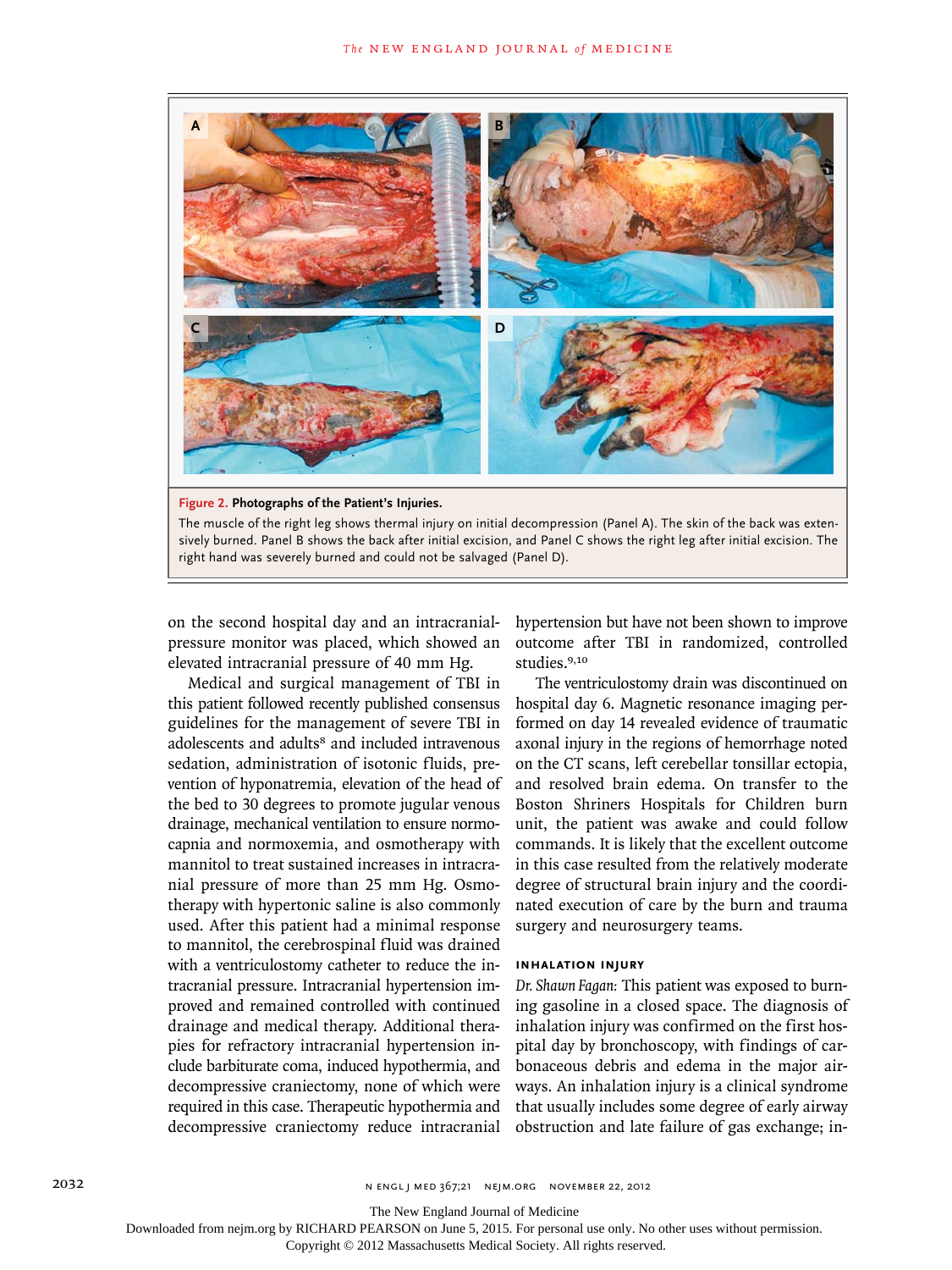

#### **Figure 3. Rehabilitation and Prostheses.**

After bilateral below-the-knee amputations, the residual legs were covered with skin grafts (Panel A). The patient lost most of her right hand and both lower legs and feet (Panel B) and was evaluated for prostheses. A pair of prosthetic feet was crafted to address her wish to be active in athletics (Panel C). With practice and the use of a pin-and-ratchet device, the patient was eventually able to don and doff her prosthetics despite the loss of her right hand (Panel D).

halation injuries are also associated with increases in mortality of up to 30% among patients with burns.11 This patient was intubated, which prevented edema-related upper-airway obstruction and its consequences. As is typical, gas exchange was initially normal but deteriorated during the next few days as endobronchial debris accumulated and alveolar edema worsened.12 The ratio of the par-

tial pressure of arterial oxygen to the fraction of ance that needs to be achieved when resuscitating inspired oxygen ( $PaO<sub>2</sub>:FiO<sub>2</sub>$ ) is commonly used to define gas exchange in cases of respiratory failure; a normal Pao<sub>2</sub>:F<sub>IO2</sub> ratio is over 300. The patient's initial recorded Pao<sub>2</sub>:FIO<sub>2</sub> ratio was 293 but deteriorated over a period of days to 214, which is approaching a level that is consistent with a diagnosis of the acute respiratory distress syndrome.13 The case underscores the delicate bal-

The New England Journal of Medicine

Downloaded from nejm.org by RICHARD PEARSON on June 5, 2015. For personal use only. No other uses without permission.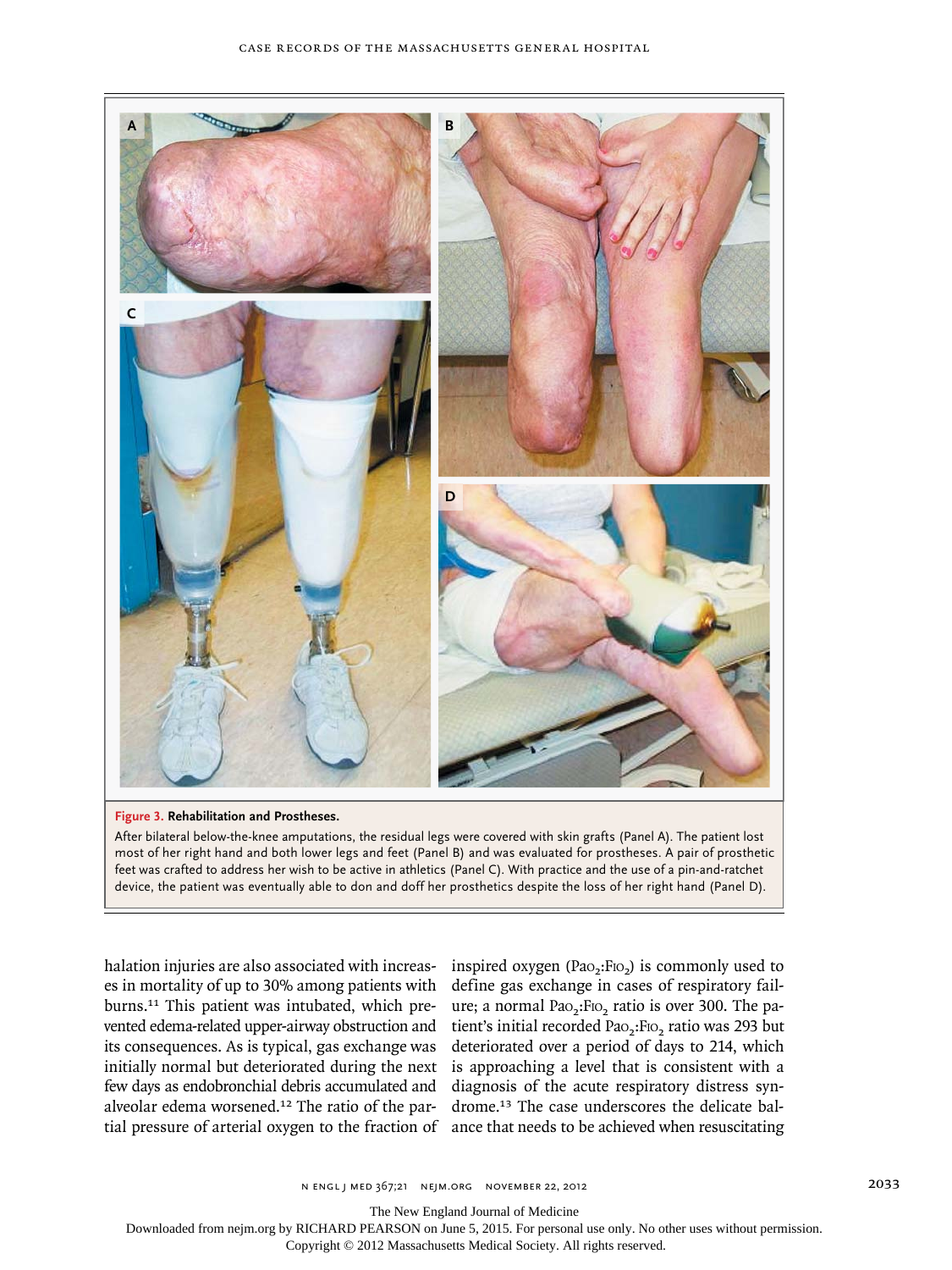a patient with a large thermal injury and concomitant head and inhalation injuries. During resuscitation of this patient, fluids were carefully adjusted to minimize cerebral and pulmonary edema and simultaneously provide adequate hemodynamic stability. She required a tracheostomy to help manage the ventilator dependence, multiple operations, and facial burns. Respiratory function gradually returned to normal, and the trachea was extubated on the 66th hospital day.

In survivors of inhalation injuries, long-term morbidity varies but is often low. This has been demonstrated by this patient, who now exercises up to 3 hours per day.

## **Psychiatric issues in recovery**

*Dr. Frederick J. Stoddard, Jr.:* Initial psychiatric goals in this case were to control pain<sup>14</sup> and to mitigate the patient's acute stress disorder and the effect of gradually dawning traumatic memories when her sedation was being tapered.<sup>15,16</sup> Subsequent goals, during the intermediate postinjury period, were to help her and her family cope mentally and emotionally with sadness and the symptoms of post-traumatic stress disorder (PTSD), which included nighttime agitation and sleep disturbance.17 Long-term goals were to help her return physically, mentally, and psychosocially to a level of independent function.

Management of PTSD during the intermediate period is essential to early restoration of function. Management involves clear explanations of what has transpired, control of pain, and treatment of sleep disturbance, anxious despair, and panic with anxiolytic and antipsychotic agents. In this patient, treatment included carefully adjusted doses of morphine, midazolam, lorazepam, and sertraline.<sup>18-20</sup> Risperidone was prescribed for her most intense anxiety, which occurred during early rehabilitation. Uncontrolled anxiety substantially impairs participation in critical aspects of rehabilitation, especially physical therapy.

Adaptation to disfigurement and functional loss in an adolescent is a first step toward recovery. We helped this patient develop the ability to make sense of and give meaning to her experience and to grieve her losses.21 As she achieved a solid recovery, we were able to taper and finally discontinue all medications except the antidepressants. Working through grief about her injuries, receiving hopeful and positive psychotherapeutic support, preparing carefully for procedures, being selective about the use of psychopharmacologic agents, and mastering cognitive skills are all critical in helping a patient who has been so massively traumatized to overcome the many obstacles to recovery.<sup>22,23</sup>

### **Rehabilitation after massive trauma**

*Dr. Jeffrey C. Schneider:* This patient had the typical complex rehabilitative needs of patients who survive massive multisystem injuries.<sup>4</sup> After a 7-month hospital stay, the patient was discharged home; she was independent with transfers and with wheelchair mobility, and she was able to perform her own activities of daily living. At Shriners Hospitals for Children in Springfield, Massachusetts, she was fitted for bilateral belowknee prostheses and began outpatient rehabilitation therapy, including gait training.

Rehabilitation after an amputation is a multistage process. Before this patient was fitted for prosthetics, the skin grafts on her residual legs needed to heal. Incipient flexion contractures of the hips and knees had to be addressed with range-of-motion exercises. Muscle weakness had to be addressed with exercise, which was painful. Ambulation with bilateral below-knee prostheses requires approximately 40% more energy expenditure than able-bodied ambulation<sup>24</sup> and requires substantial balance and cardiovascular reserve. Maturation of a residual limb is required before the fitting of a definitive prosthesis. Maturation has occurred when postoperative edema has resolved, the volume of the limb has stabilized, and the limb has molded into a cylindrical shape that optimizes prosthetic fitting.

For this patient, the task of learning to walk with prosthetic legs was confounded by the altered symmetry of the body (due to multiple amputations) and impaired proprioception (due to the loss of both feet).<sup>25</sup> Gait training began with weight shifting and balance activities and progressed to ambulation, initially with the support of parallel bars. Physical therapists trained the patient in transfer skills, knee stability, equal step lengths, and avoidance of lateral trunk bending. Training progressed from level-surface ambulation to stairs, uneven terrain, and ramps. Ultimately, she learned to drive and to master recreational and vocational tasks.

After a month of intensive therapy, the patient progressed to ambulating with a single crutch. After 3 months of therapy, she was able to walk

The New England Journal of Medicine

Downloaded from nejm.org by RICHARD PEARSON on June 5, 2015. For personal use only. No other uses without permission.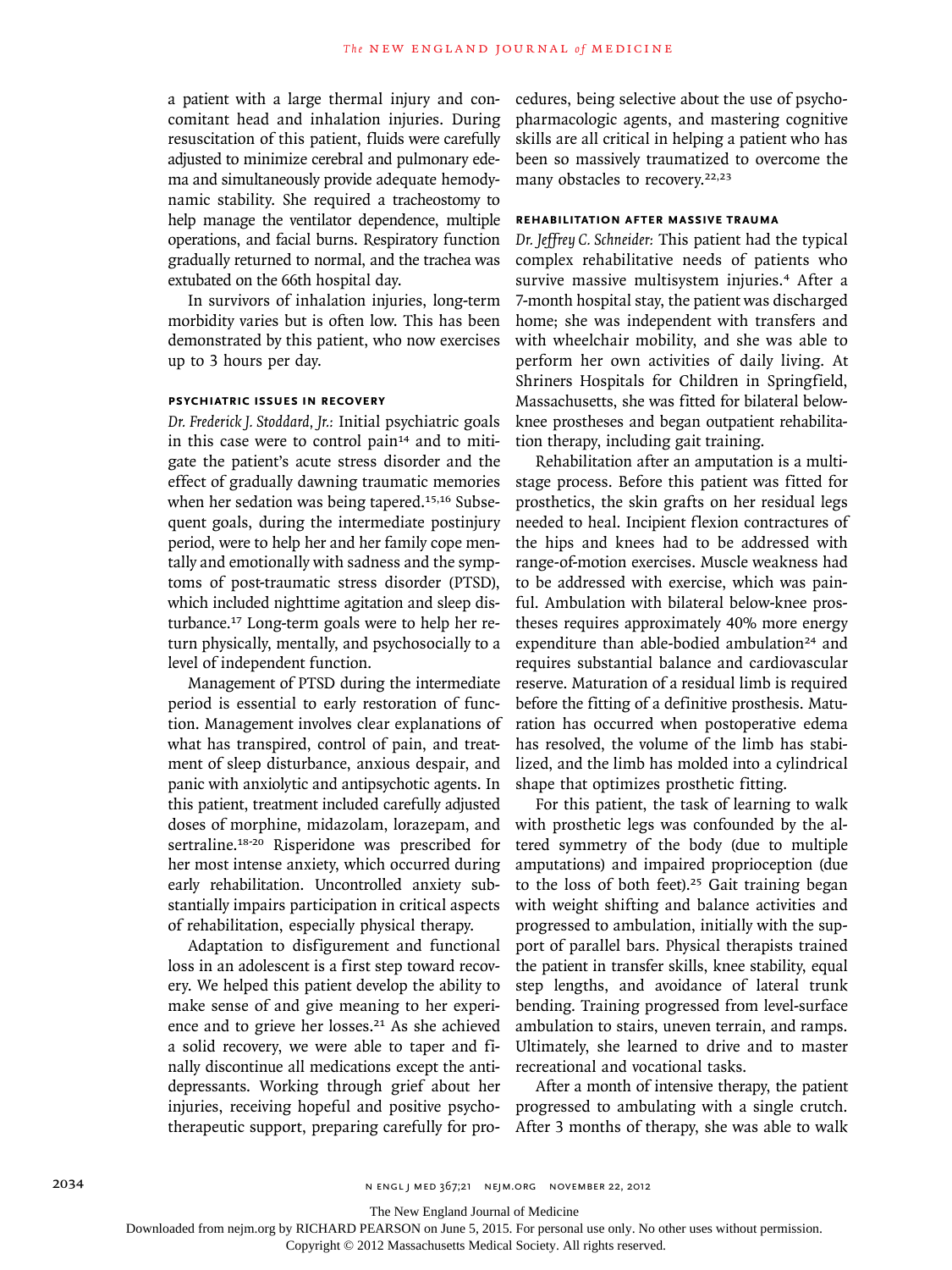independently without an assistive device. Now, approximately 5 years after her accident, she exercises daily; the exercising includes lifting weights and using an elliptical trainer and a treadmill. Her residual legs were covered by skin grafts that are particularly susceptible to the pressure and shearing forces of the prostheses and require vigilant monitoring; multiple open wounds and skin infections developed in the first few months of prosthetic use. Loss of volume of residual limbs continues up to 18 months after amputation and necessitates regular outpatient monitoring for skin breakdown.26 With each occurrence of skin breakdown in this patient, a rest from prosthetic use was required to allow appropriate healing.

Community reintegration is the ultimate goal after massive trauma. Nine months after her injury, the patient returned to high school; she graduated with her class later that year, and she is currently enrolled in college. Cognitive and psychological issues related to the TBI compounded her physical impairments and were obstacles in her progress toward successful community reentry.27,28 She had many of the common cognitive problems associated with TBI, including headache, decreased memory, slow mentalprocessing speed, poor attention, sleep disturbance, and irritability, all of which affected her quality of life and her performance at school and at work. With time, these issues resolved, but they can become chronic problems, especially if inadequately addressed.29 In the future, patients such as this one may benefit from targeted muscle reinnervation, myoelectric prosthetic control, and complex allografts,30,31 but with hard work and realistic expectations, even patients as seriously injured as this one can reintegrate very well.

## **Prosthetic design, fitting, and Use**

*Mr. Brock McConkey:* There were many factors to consider in planning the prosthetics for this patient. Current technology in the field of prosthetics requires individualized clinical assessments of the patient by the prosthetist for proper configuration of the devices.32 In this patient, we assessed skin condition, level of amputation, extremities involved, weight, activity level, ability to don and doff, and the patient's own unique desires (Fig. 3B).

In this patient, silicone-free, thermoplastic elastomer gel liners covered in a slick, spandexlike material infused with skin-conditioning min-

eral oil were the best choice to protect the fragile skin grafts on the residual legs. The patient had been a star soccer player before her injury and had high hopes of returning to the same level. A variety of prosthetics were crafted over time to address her increasing capabilities. Cosmetics were not a big issue for this patient, so the metal pylons that connect the feet and the socket were left exposed (Fig. 3C). The loss of her right (dominant) hand interfered with her ability to don and doff her legs. We crafted a system with a pin and a ratchet lock that, with practice, allowed her to don and doff the prostheses herself (Fig. 3D).

A year later, the patient wanted to be able to wear shoes with varying heel heights, so she was outfitted with adjustable feet that, with the push of a button, would allow her to change her shoes from flats all the way to two-inch heels. During the next 2 years, she became more active and lost weight, and up to three times a year new sockets were made. She also wanted the prostheses to feel more a part of her. The tighter the socket was around her residual leg, the lighter the prosthesis could be, and the more it could feel as if it were part of her. She has recently been fitted with a system that creates a cup vacuum to help regulate volume changes in the residual leg for a stronger and more consistent fit (see video, available with the full text of this article at NEJM.org).

## **The Military's Perspective of massive trauma**

*Dr. Leopoldo C. Cancio:* This patient has achieved a good functional and emotional outcome after a mutilating multisystem injury. This has been our objective when we care for combat casualties from the conflicts in Iraq and Afghanistan. The most common and damaging agent in these conflicts has been the improvised explosive device, which may cause a combination of amputations, TBI, and burns. Such multisystem trauma is difficult to manage, both in the short term and in the long term. The organized system of short-term care now being used has increased the survival rate associated with these injuries<sup>33</sup> but has also generated new requirements for complex rehabilitation.<sup>34</sup> The focus on holistic recovery in this case is consistent with how the military programs have evolved. As described in this case, an emphasis on very early rehabilitation and the setting of high expectations for recovery are extremely useful in the treatment of combat casualties. Most of

ЕI.

*A video showing the patient running is available at NEJM.org*

The New England Journal of Medicine

Downloaded from nejm.org by RICHARD PEARSON on June 5, 2015. For personal use only. No other uses without permission.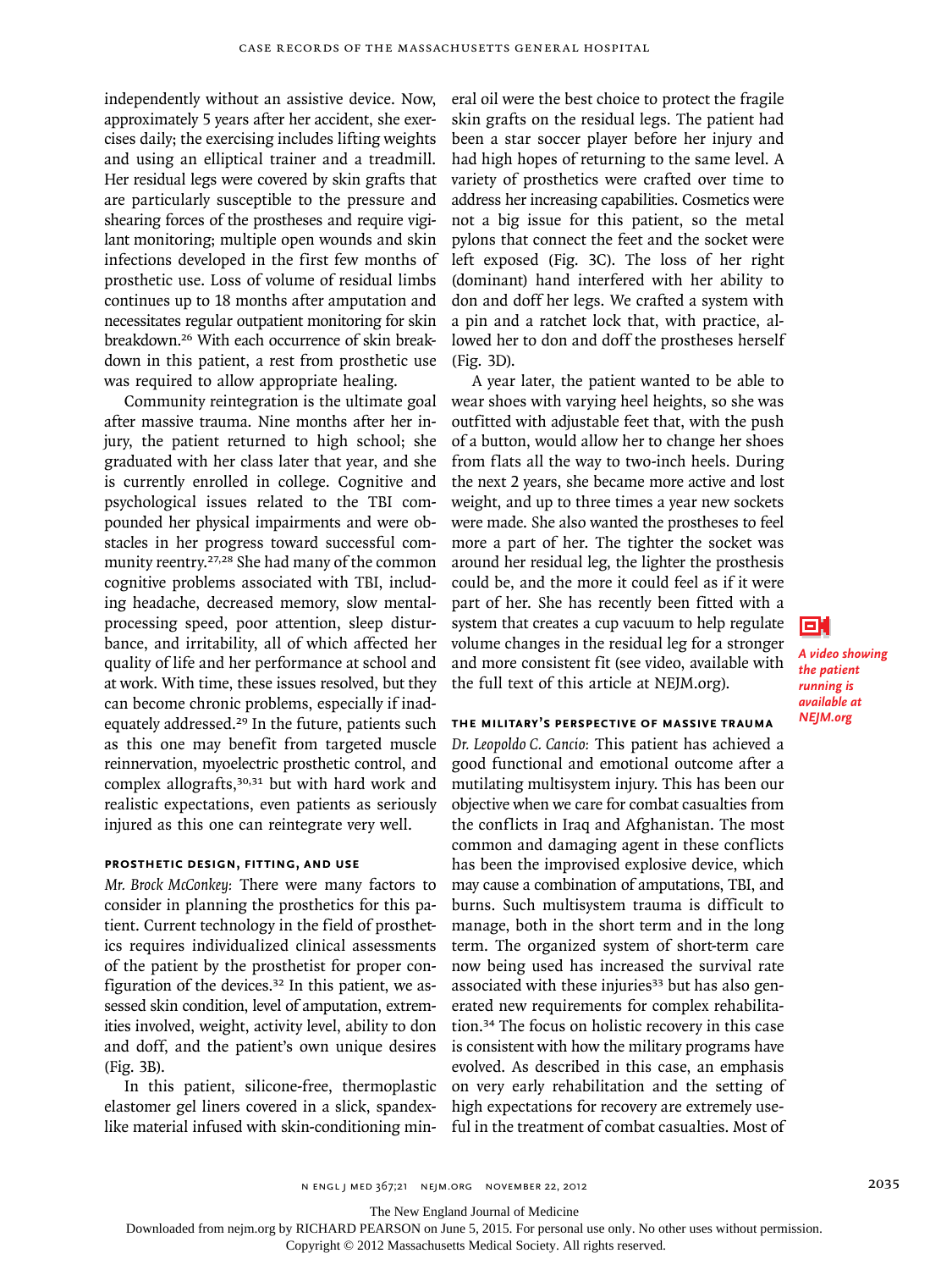these young people were young, fit, athletic, and determined before they were injured. We try to reinforce these qualities as we work toward optimizing their recoveries.<sup>35</sup>

*Dr. Nancy Lee Harris* (Pathology): The patient and her parents are with us today.

*The Patient:* For a while, the main issue for me was the question, "Why me?" As time went on and I saw myself becoming more independent, that issue faded away. I was lucky to have incredible support from family and friends. Of course, I had moments when I lay in bed crying and hating my "new body." I was a teenage girl with a bright soccer future, and then everything changed in the blink of an eye. But I snapped out of it somehow and realized that I still have my entire life ahead of me, and I can still do great things.

When I first started going out in public, I hated the stares I got, so I would cover my arm, hand, and legs. But I gradually realized that they are stares of curiosity. It's not every day that you see a person walking around with prosthetic legs and scars. I never hide my legs or my arm anymore, because it's who I am. My scars and prosthetic legs are a part of me, and they tell my life story, so I can't be ashamed of them. I'm a stronger person because of my injuries. And I no longer take anything for granted.

*Dr. Harris:* Are there any questions or comments?

*Dr. Sheridan:* I would like to recognize the important contributions to this patient's care that were made by Drs. Peter Masiakos and David Lawlor and by the surgical intensive care unit and operating room teams. Also, I believe that the more that we acute care surgeons stay involved with the aftercare part of the system, the better our patients will do and the more we can learn about how to optimize their outcomes.

## ANATOMICAL DIAGNOSIS

Multiple trauma, extensive burns, traumatic brain injury, and inhalation injury.

The opinions or assertions contained herein are the private views of the authors and are not to be construed as official or as reflecting the views of the Department of the Army or the Department of Defense.

This case was discussed at Surgery Grand Rounds.

Dr. Stoddard reports serving as an expert witness in a case of burn injury. Dr. Schneider reports receiving consulting fees from Best Doctors. Dr. Cancio reports receiving income to his institution resulting from his coinvention of Burn Resuscitation Decision Support; the rights have been reassigned to the U.S. Army, which has licensed the product to Arcos for development. No other potential conflict of interest relevant to this article was reported.

Disclosure forms provided by the authors are available with the full text of this article at NEJM.org.

#### **References**

**1.** Rosenkranz KM, Sheridan R. Management of the burned trauma patient: balancing conflicting priorities. Burns 2002;28:665-9.

**2.** Sheridan RL. Burn care: results of technical and organizational progress. JAMA 2003;290:719-22.

**3.** Sheridan RL, Lee AF, Kazis LE, et al. The effect of family characteristics on the recovery of burn injuries in children. J Trauma Acute Care Surg 2012;73:Suppl 2:S205- S212.

**4.** Sheridan RL, Hinson MI, Liang MH, et al. Long-term outcome of children surviving massive burns. JAMA 2000;283:69-73. **5.** Sarrafzadeh AS, Peltonen EE, Kaisers U, Küchler I, Lanksch WR, Unterberg AW. Secondary insults in severe head injury do multiply injured patients do worse? Crit Care Med 2001;29:1116-23.

**6.** Bruce DA, Alavi A, Bilaniuk L, Dolinskas C, Obrist W, Uzzell B. Diffuse cerebral swelling following head injuries in children: the syndrome of "malignant brain edema." J Neurosurg 1981;54:170-8. **7.** Chesnut RM, Marshall LF, Klauber MR, et al. The role of secondary brain injury in determining outcome from severe head injury. J Trauma 1993;34:216-22.

**8.** Guidelines for the management of severe traumatic brain injury. J Neurotrauma 2007;24:Suppl 1:S1-S106.

**9.** Cooper DJ, Rosenfeld JV, Murray L, et al. Decompressive craniectomy in diffuse traumatic brain injury. N Engl J Med 2011;364:1493-502. [Erratum, N Engl J Med 2011;365:2040.]

**10.** Hutchison JS, Ward RE, Lacroix J, et al. Hypothermia therapy after traumatic brain injury in children. N Engl J Med 2008;358:2447-56.

**11.** Nugent N, Herndon DN. Diagnosis and treatment of inhalation injury. In: Herndon DN, ed. Total burn care. 3rd ed. Philadelphia: Saunders-Elsevier, 2007:262- 72.

**12.** Traber DL, Herndon DN, Enkhbaatar P, Maybauer MO, Maybauer DM. The pathophysiology of inhalation injury. In: Herndon DN, ed. Total burn care. Philadelphia: Saunders-Elsevier, 2007:248-61. **13.** Klein MB, Hayden D, Elson C, et al. The association between fluid administration and outcome following major burn: a multicenter study. Ann Surg 2007;245: 622-8.

**14.** Stoddard FJ, Sheridan RL, Martyn JAJ, Czarnik JE, Deal VT. Pain management. In: Ritchie EC, ed. Combat and operational behavioral health. Washington, DC: Department of the Army, Office of The Surgeon General, Borden Institute, 2011: 339-58.

**15.** Saxe G, Stoddard F, Courtney D, et al. Relationship between acute morphine and the course of PTSD in children with burns. J Am Acad Child Adolesc Psychiatry 2001; 40:915-21.

**16.** Holbrook TL, Galarneau MR, Dye JL, Quinn K, Dougherty AL. Morphine use after combat injury in Iraq and post-traumatic stress disorder. N Engl J Med 2010; 362:110-7.

**17.** Stoddard FJ, Levine JB, Lund K. Burn injuries. In: Blumenfield M, Strain J, eds. Psychosomatic medicine. Baltimore: Lippincott Williams & Wilkins, 2006:309-36. **18.** Stoddard FJ, Usher CT, Abrams AN. Psychopharmacology in pediatric critical care. Child Adolesc Psychiatr Clin N Am 2006;15:611-55.

**19.** Stoddard FJ, Luthra R, Sorrentino EA, et al. A randomized controlled trial of sertraline to prevent posttraumatic stress disorder in burned children. J Child Adolesc Psychopharmacol 2011;21:469-77. **20.** Stoddard FJ Jr, White GW, Kazis LE, et

2036 n engl j med 367;21 nejm.org november 22, 2012

The New England Journal of Medicine

Downloaded from nejm.org by RICHARD PEARSON on June 5, 2015. For personal use only. No other uses without permission.